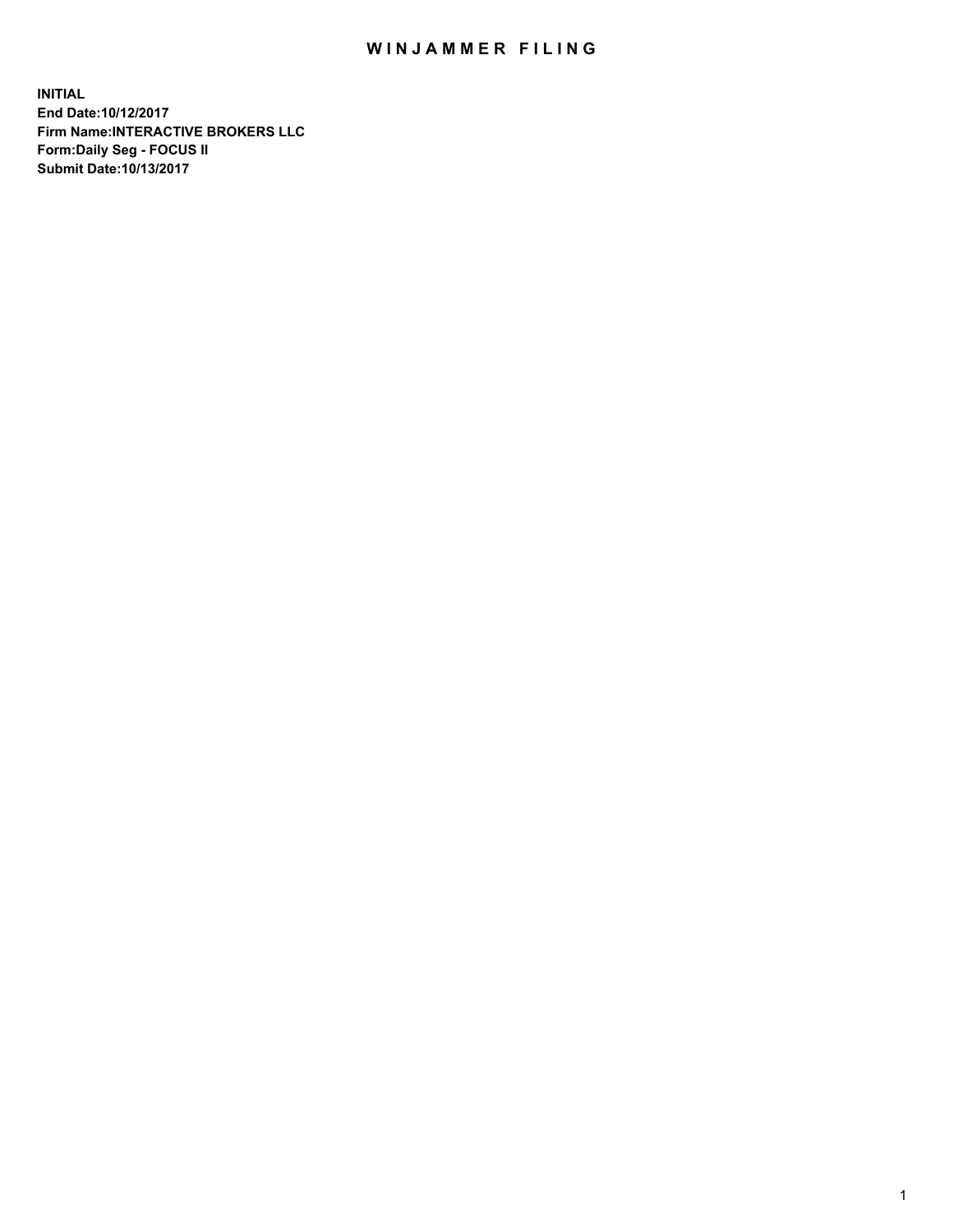## **INITIAL End Date:10/12/2017 Firm Name:INTERACTIVE BROKERS LLC Form:Daily Seg - FOCUS II Submit Date:10/13/2017 Daily Segregation - Cover Page**

| Name of Company<br><b>Contact Name</b><br><b>Contact Phone Number</b><br><b>Contact Email Address</b>                                                                                                                                                                                                                          | <b>INTERACTIVE BROKERS LLC</b><br><b>James Menicucci</b><br>203-618-8085<br>jmenicucci@interactivebrokers.c<br>om |
|--------------------------------------------------------------------------------------------------------------------------------------------------------------------------------------------------------------------------------------------------------------------------------------------------------------------------------|-------------------------------------------------------------------------------------------------------------------|
| FCM's Customer Segregated Funds Residual Interest Target (choose one):<br>a. Minimum dollar amount: ; or<br>b. Minimum percentage of customer segregated funds required:%; or<br>c. Dollar amount range between: and; or<br>d. Percentage range of customer segregated funds required between:% and%.                          | $\overline{\mathbf{0}}$<br>0<br>155,000,000 245,000,000<br>00                                                     |
| FCM's Customer Secured Amount Funds Residual Interest Target (choose one):<br>a. Minimum dollar amount: ; or<br>b. Minimum percentage of customer secured funds required:%; or<br>c. Dollar amount range between: and; or<br>d. Percentage range of customer secured funds required between: % and %.                          | $\overline{\mathbf{0}}$<br>0<br>80,000,000 120,000,000<br>0 <sub>0</sub>                                          |
| FCM's Cleared Swaps Customer Collateral Residual Interest Target (choose one):<br>a. Minimum dollar amount: ; or<br>b. Minimum percentage of cleared swaps customer collateral required:% ; or<br>c. Dollar amount range between: and; or<br>d. Percentage range of cleared swaps customer collateral required between:% and%. | $\overline{\mathbf{0}}$<br>$\overline{\mathbf{0}}$<br>0 <sub>0</sub><br><u>00</u>                                 |

Attach supporting documents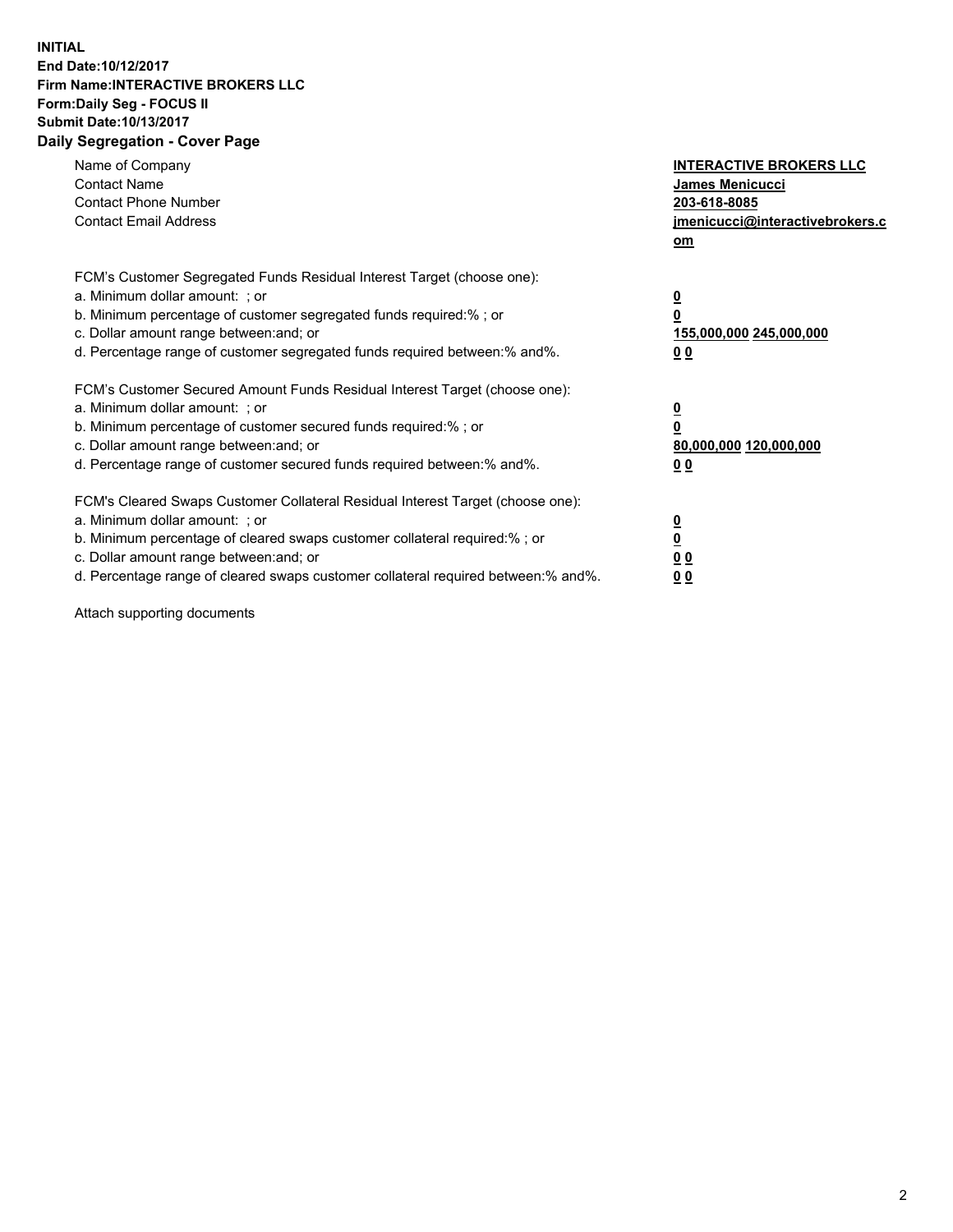## **INITIAL End Date:10/12/2017 Firm Name:INTERACTIVE BROKERS LLC Form:Daily Seg - FOCUS II Submit Date:10/13/2017 Daily Segregation - Secured Amounts**

|     | Daily Jegiegation - Jeculed Aniounts                                                                       |                                   |
|-----|------------------------------------------------------------------------------------------------------------|-----------------------------------|
|     | Foreign Futures and Foreign Options Secured Amounts                                                        |                                   |
|     | Amount required to be set aside pursuant to law, rule or regulation of a foreign                           | $0$ [7305]                        |
|     | government or a rule of a self-regulatory organization authorized thereunder                               |                                   |
| 1.  | Net ledger balance - Foreign Futures and Foreign Option Trading - All Customers                            |                                   |
|     | A. Cash                                                                                                    | 397,460,868 [7315]                |
|     | B. Securities (at market)                                                                                  | $0$ [7317]                        |
| 2.  | Net unrealized profit (loss) in open futures contracts traded on a foreign board of trade                  | 16,181,375 [7325]                 |
| 3.  | Exchange traded options                                                                                    |                                   |
|     | a. Market value of open option contracts purchased on a foreign board of trade                             | 116,198 [7335]                    |
|     | b. Market value of open contracts granted (sold) on a foreign board of trade                               | -201,589 [7337]                   |
| 4.  | Net equity (deficit) (add lines 1.2. and 3.)                                                               | 413,556,852 [7345]                |
| 5.  | Account liquidating to a deficit and account with a debit balances - gross amount                          | 2,426 [7351]                      |
|     | Less: amount offset by customer owned securities                                                           | 0 [7352] 2,426 [7354]             |
| 6.  | Amount required to be set aside as the secured amount - Net Liquidating Equity                             | 413,559,278 [7355]                |
|     | Method (add lines 4 and 5)                                                                                 |                                   |
| 7.  | Greater of amount required to be set aside pursuant to foreign jurisdiction (above) or line                | 413,559,278 [7360]                |
|     | 6.                                                                                                         |                                   |
|     | FUNDS DEPOSITED IN SEPARATE REGULATION 30.7 ACCOUNTS                                                       |                                   |
| 1.  | Cash in banks                                                                                              |                                   |
|     | A. Banks located in the United States                                                                      | 113,138,224 [7500]                |
|     | B. Other banks qualified under Regulation 30.7                                                             | 0 [7520] 113,138,224 [7530]       |
| 2.  | Securities                                                                                                 |                                   |
|     | A. In safekeeping with banks located in the United States                                                  | 343,639,250 [7540]                |
|     | B. In safekeeping with other banks qualified under Regulation 30.7                                         | 0 [7560] 343,639,250 [7570]       |
| 3.  | Equities with registered futures commission merchants                                                      |                                   |
|     | A. Cash                                                                                                    | $0$ [7580]                        |
|     | <b>B.</b> Securities                                                                                       | $0$ [7590]                        |
|     | C. Unrealized gain (loss) on open futures contracts                                                        | $0$ [7600]                        |
|     | D. Value of long option contracts                                                                          | $0$ [7610]                        |
|     | E. Value of short option contracts                                                                         | 0 [7615] 0 [7620]                 |
| 4.  | Amounts held by clearing organizations of foreign boards of trade                                          |                                   |
|     | A. Cash                                                                                                    | $0$ [7640]                        |
|     | <b>B.</b> Securities                                                                                       | $0$ [7650]                        |
|     | C. Amount due to (from) clearing organization - daily variation                                            | $0$ [7660]                        |
|     | D. Value of long option contracts                                                                          | $0$ [7670]                        |
|     | E. Value of short option contracts                                                                         | 0 [7675] 0 [7680]                 |
| 5.  | Amounts held by members of foreign boards of trade                                                         |                                   |
|     | A. Cash                                                                                                    | 77,217,251 [7700]                 |
|     | <b>B.</b> Securities                                                                                       | $0$ [7710]                        |
|     | C. Unrealized gain (loss) on open futures contracts                                                        | 9,299,168 [7720]                  |
|     | D. Value of long option contracts                                                                          | 116,198 [7730]                    |
|     | E. Value of short option contracts                                                                         | -201,589 [7735] 86,431,028 [7740] |
| 6.  | Amounts with other depositories designated by a foreign board of trade                                     | 0 [7760]                          |
| 7.  | Segregated funds on hand                                                                                   | $0$ [7765]                        |
| 8.  | Total funds in separate section 30.7 accounts                                                              | 543,208,502 [7770]                |
| 9.  | Excess (deficiency) Set Aside for Secured Amount (subtract line 7 Secured Statement<br>Page 1 from Line 8) | 129,649,224 [7380]                |
| 10. | Management Target Amount for Excess funds in separate section 30.7 accounts                                | 80,000,000 [7780]                 |
| 11. | Excess (deficiency) funds in separate 30.7 accounts over (under) Management Target                         | 49,649,224 [7785]                 |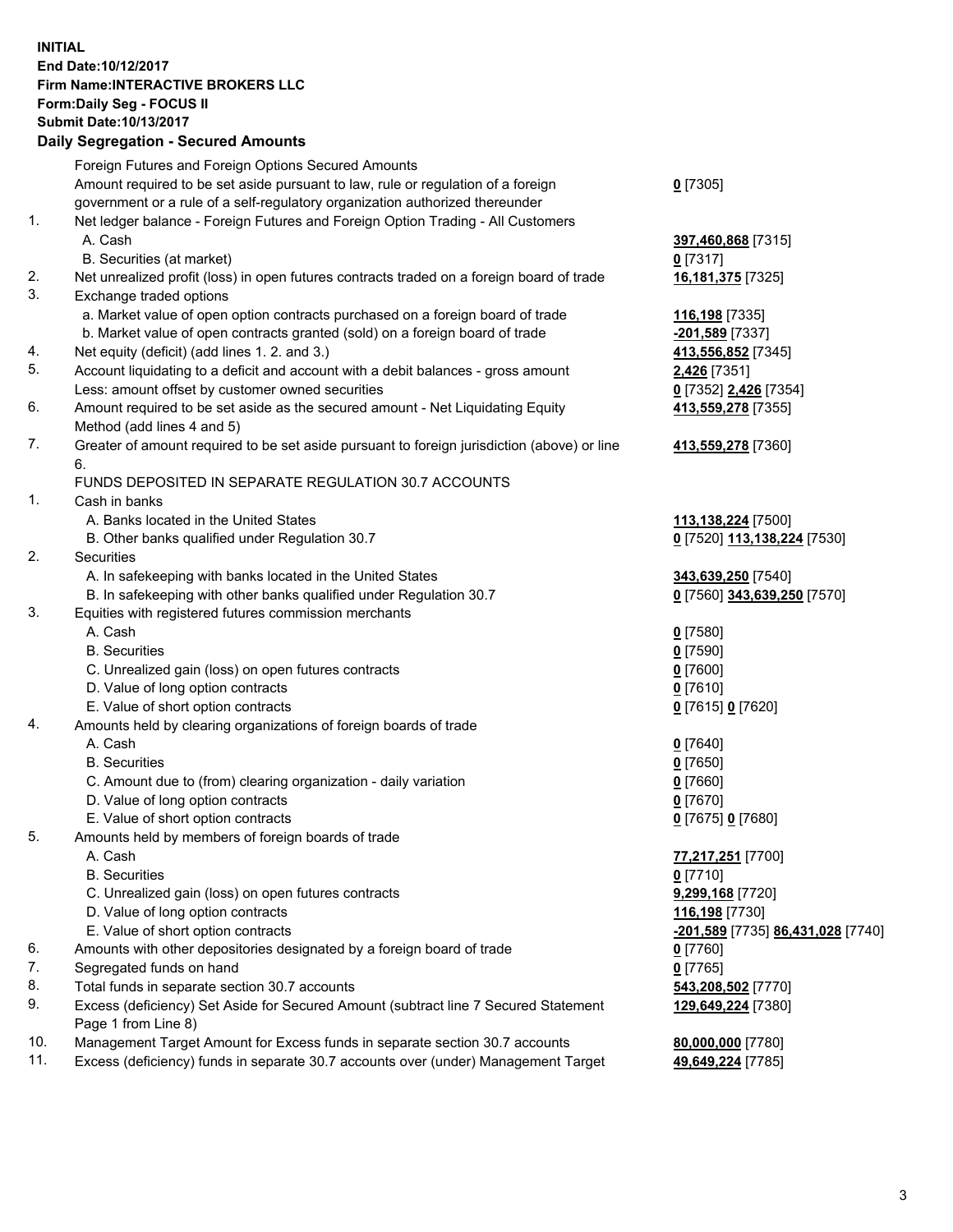**INITIAL End Date:10/12/2017 Firm Name:INTERACTIVE BROKERS LLC Form:Daily Seg - FOCUS II Submit Date:10/13/2017 Daily Segregation - Segregation Statement** SEGREGATION REQUIREMENTS(Section 4d(2) of the CEAct) 1. Net ledger balance A. Cash **4,705,042,771** [7010] B. Securities (at market) **0** [7020] 2. Net unrealized profit (loss) in open futures contracts traded on a contract market **-96,018,809** [7030] 3. Exchange traded options A. Add market value of open option contracts purchased on a contract market **105,315,126** [7032] B. Deduct market value of open option contracts granted (sold) on a contract market **-216,745,884** [7033] 4. Net equity (deficit) (add lines 1, 2 and 3) **4,497,593,204** [7040] 5. Accounts liquidating to a deficit and accounts with debit balances - gross amount **207,571** [7045] Less: amount offset by customer securities **0** [7047] **207,571** [7050] 6. Amount required to be segregated (add lines 4 and 5) **4,497,800,775** [7060] FUNDS IN SEGREGATED ACCOUNTS 7. Deposited in segregated funds bank accounts A. Cash **1,107,256,659** [7070] B. Securities representing investments of customers' funds (at market) **2,354,695,650** [7080] C. Securities held for particular customers or option customers in lieu of cash (at market) **0** [7090] 8. Margins on deposit with derivatives clearing organizations of contract markets A. Cash **20,874,828** [7100] B. Securities representing investments of customers' funds (at market) **1,313,308,657** [7110] C. Securities held for particular customers or option customers in lieu of cash (at market) **0** [7120] 9. Net settlement from (to) derivatives clearing organizations of contract markets **16,558,637** [7130] 10. Exchange traded options A. Value of open long option contracts **105,296,300** [7132] B. Value of open short option contracts **-216,726,069** [7133] 11. Net equities with other FCMs A. Net liquidating equity **0** [7140] B. Securities representing investments of customers' funds (at market) **0** [7160] C. Securities held for particular customers or option customers in lieu of cash (at market) **0** [7170] 12. Segregated funds on hand **0** [7150] 13. Total amount in segregation (add lines 7 through 12) **4,701,264,662** [7180] 14. Excess (deficiency) funds in segregation (subtract line 6 from line 13) **203,463,887** [7190] 15. Management Target Amount for Excess funds in segregation **155,000,000** [7194] **48,463,887** [7198]

16. Excess (deficiency) funds in segregation over (under) Management Target Amount Excess